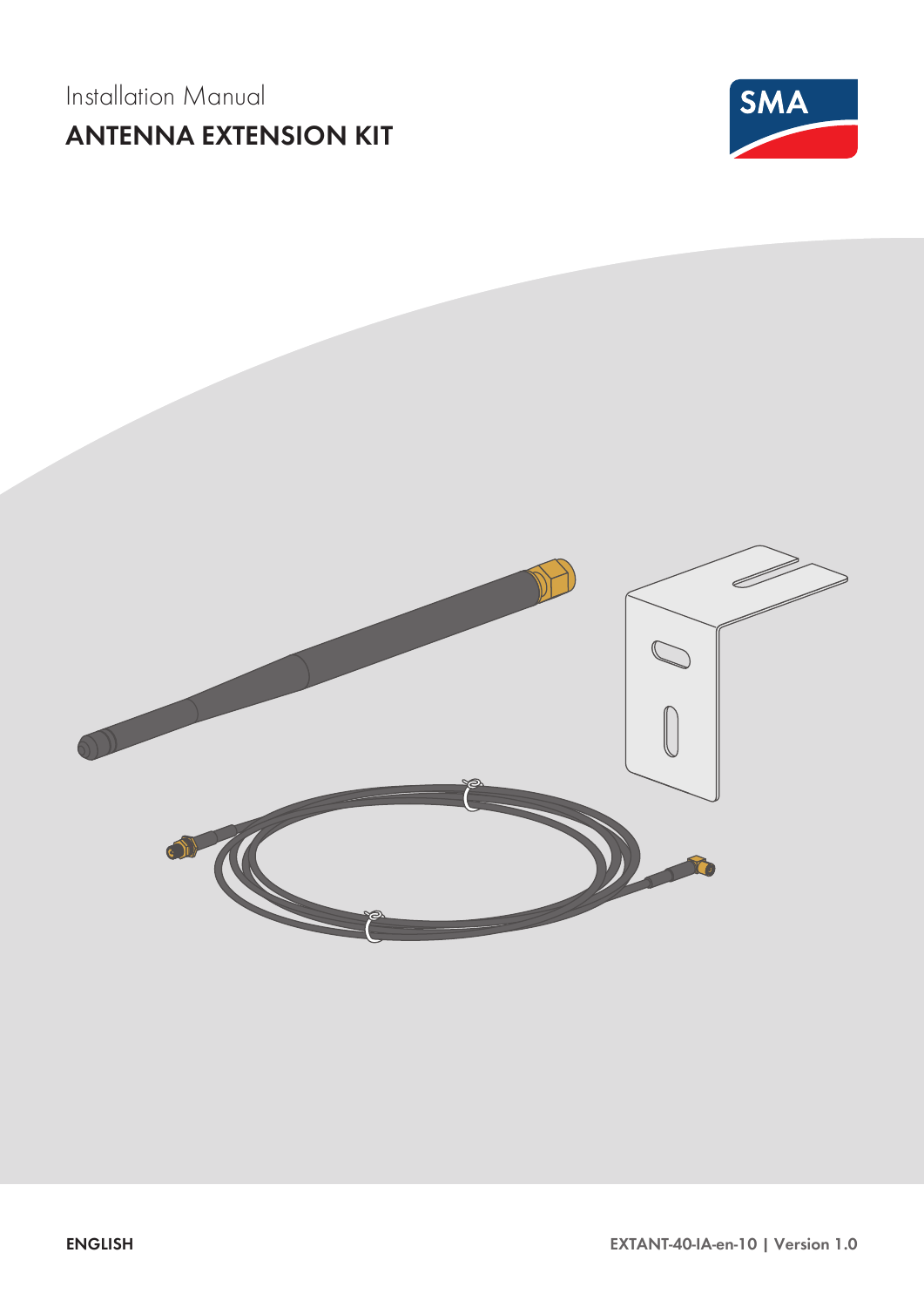# **Legal Provisions**

The information contained in these documents is property of SMA Solar Technology AG. Any publication, whether in whole or in part, requires prior written approval by SMA Solar Technology AG. Internal reproduction used solely for the purpose of product evaluation or other proper use is allowed and does not require prior approval.

## **SMA Warranty**

You can download the current warranty conditions from the Internet at [www.SMA-Solar.com.](http://www.SMA-Solar.com)

## **Trademarks**

All trademarks are recognized, even if not explicitly identified as such. Missing designations do not mean that a product or brand is not a registered trademark.

Modbus® is a registered trademark of Schneider Electric and is licensed by the Modbus Organization, Inc.

QR Code is a registered trademark of DENSO WAVE INCORPORATED.

Phillips® and Pozidriv® are registered trademarks of Phillips Screw Company.

Torx® is a registered trademark of Acument Global Technologies, Inc.

## **SMA Solar Technology AG**

Sonnenallee 1 34266 Niestetal Germany Tel. +49 561 9522-0 Fax +49 561 9522-100 www.SMA.de Email: info@SMA.de

Status: 3/13/2017 Copyright © 2017 SMA Solar Technology AG. All rights reserved.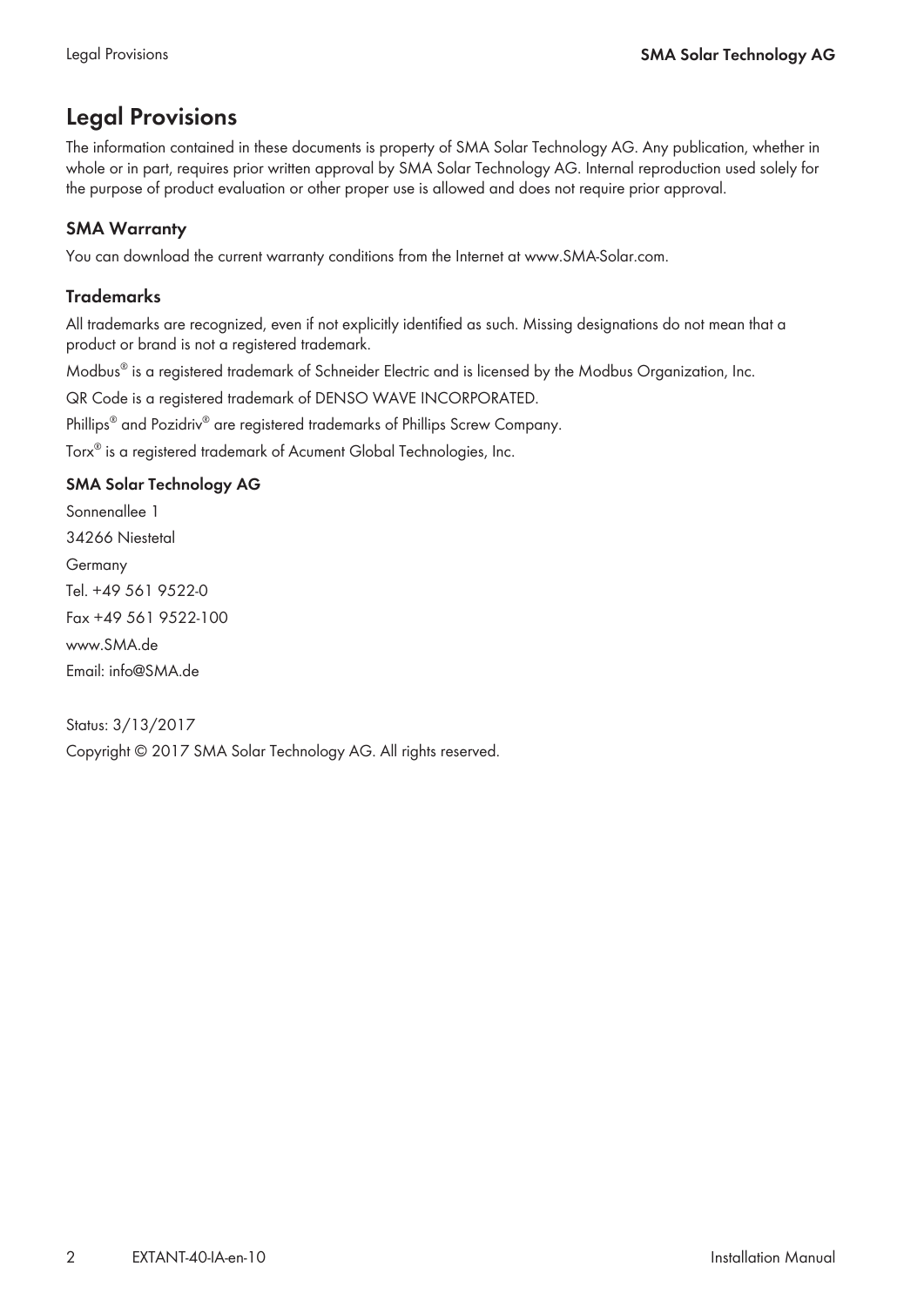# **Table of Contents**

| I.             |     |  | 4              |
|----------------|-----|--|----------------|
|                | 1.1 |  | $\overline{4}$ |
|                | 1.2 |  | $\overline{4}$ |
|                | 1.3 |  | $\overline{4}$ |
|                | 1.4 |  | $\overline{4}$ |
|                | 1.5 |  | 5              |
| 2 <sup>1</sup> |     |  | 6              |
|                | 2.1 |  | 6              |
|                | 2.2 |  | 6              |
| 3              |     |  | 8              |
| 4              |     |  |                |
|                | 4.1 |  | 9              |
|                | 4.2 |  | 10             |
| 5              |     |  | 14             |
| 6              |     |  | 15             |
|                | 6.1 |  | 15             |
|                | 6.2 |  | 15             |
| $\overline{ }$ |     |  | 16             |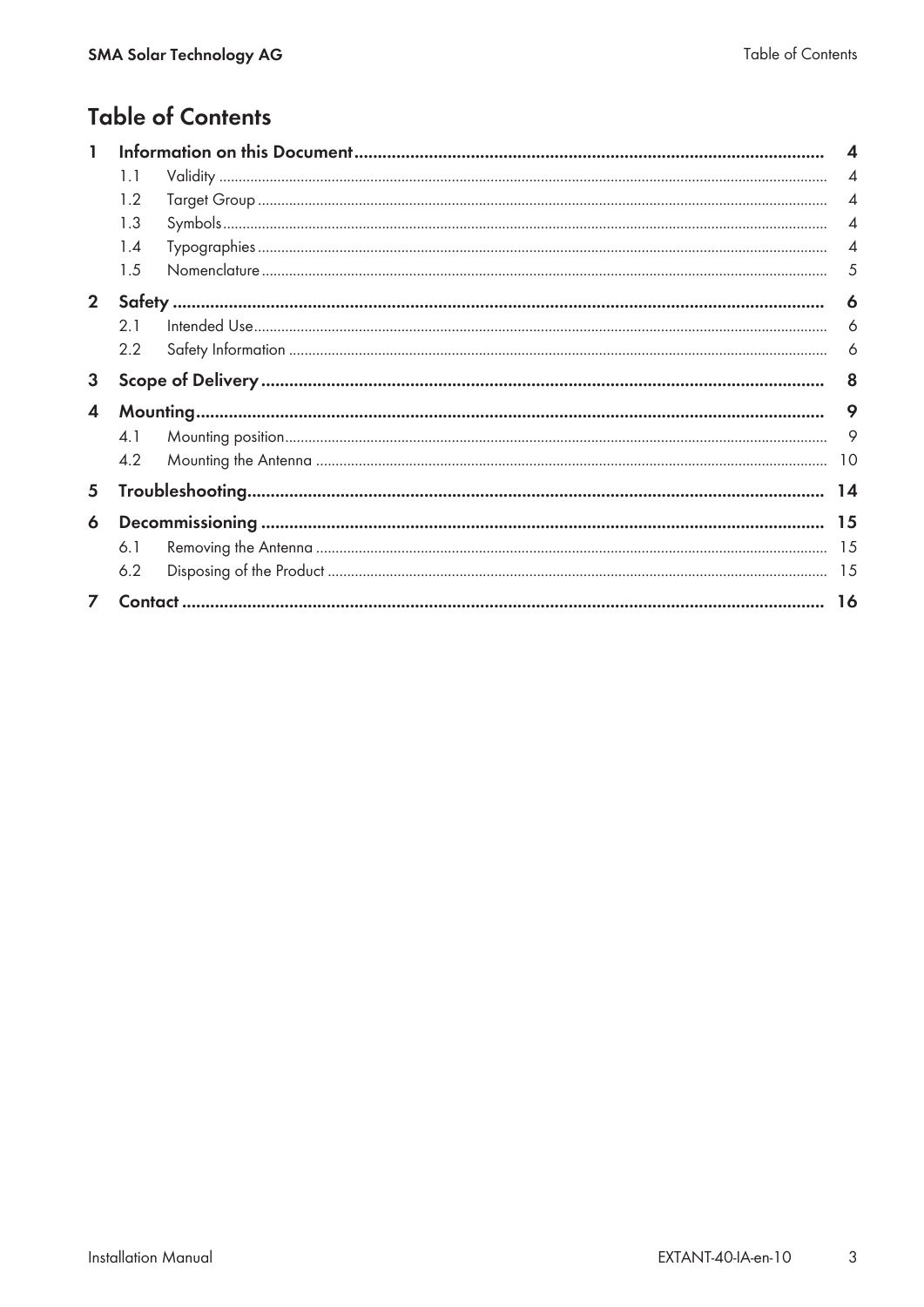# **1 Information on this Document**

# **1.1 Validity**

This document is valid for the Antenna Extension Kit (Product "EXTANT-40").

You can find the latest version of this document at [www.SMA-Solar.com](http://www.SMA-Solar.com).

# **1.2 Target Group**

The tasks described in this document must only be performed by qualified persons. Qualified persons must have the following skills:

- Training in how to deal with the dangers and risks associated with installing and using electrical devices and installations
- Training in the installation and commissioning of electrical devices and installations
- Knowledge of how an inverter works and is operated
- Knowledge of the applicable standards and directives
- Knowledge of and compliance with this document and all safety information

# **1.3 Symbols**

| Symbol           | <b>Explanation</b>                                                                            |  |  |
|------------------|-----------------------------------------------------------------------------------------------|--|--|
| <b>A DANGER</b>  | Indicates a hazardous situation which, if not avoided, will result in death or serious injury |  |  |
| <b>A WARNING</b> | Indicates a hazardous situation which, if not avoided, can result in death or serious injury  |  |  |
| <b>A</b> CAUTION | Indicates a hazardous situation which, if not avoided, can result in minor or moderate injury |  |  |
| <b>NOTICE</b>    | Indicates a situation which, if not avoided, can result in property damage                    |  |  |
| $\mathbf{i}$     | Information that is important for a specific topic or goal, but is not safety-relevant        |  |  |
| П                | Indicates a requirement for meeting a specific goal                                           |  |  |
| ☑                | Desired result                                                                                |  |  |
| ×                | A problem that might occur                                                                    |  |  |

# **1.4 Typographies**

| <b>Typography</b> | Use                                                                                                                       | Example                                                                                                            |
|-------------------|---------------------------------------------------------------------------------------------------------------------------|--------------------------------------------------------------------------------------------------------------------|
| bold              | • Display texts<br>• Elements on a user interface<br>• Terminals<br>• Elements to be selected<br>• Elements to be entered | • The value can be found in the field<br>Energy.<br>• Select Settings.<br>• Enter 10 in the field <b>Minutes</b> . |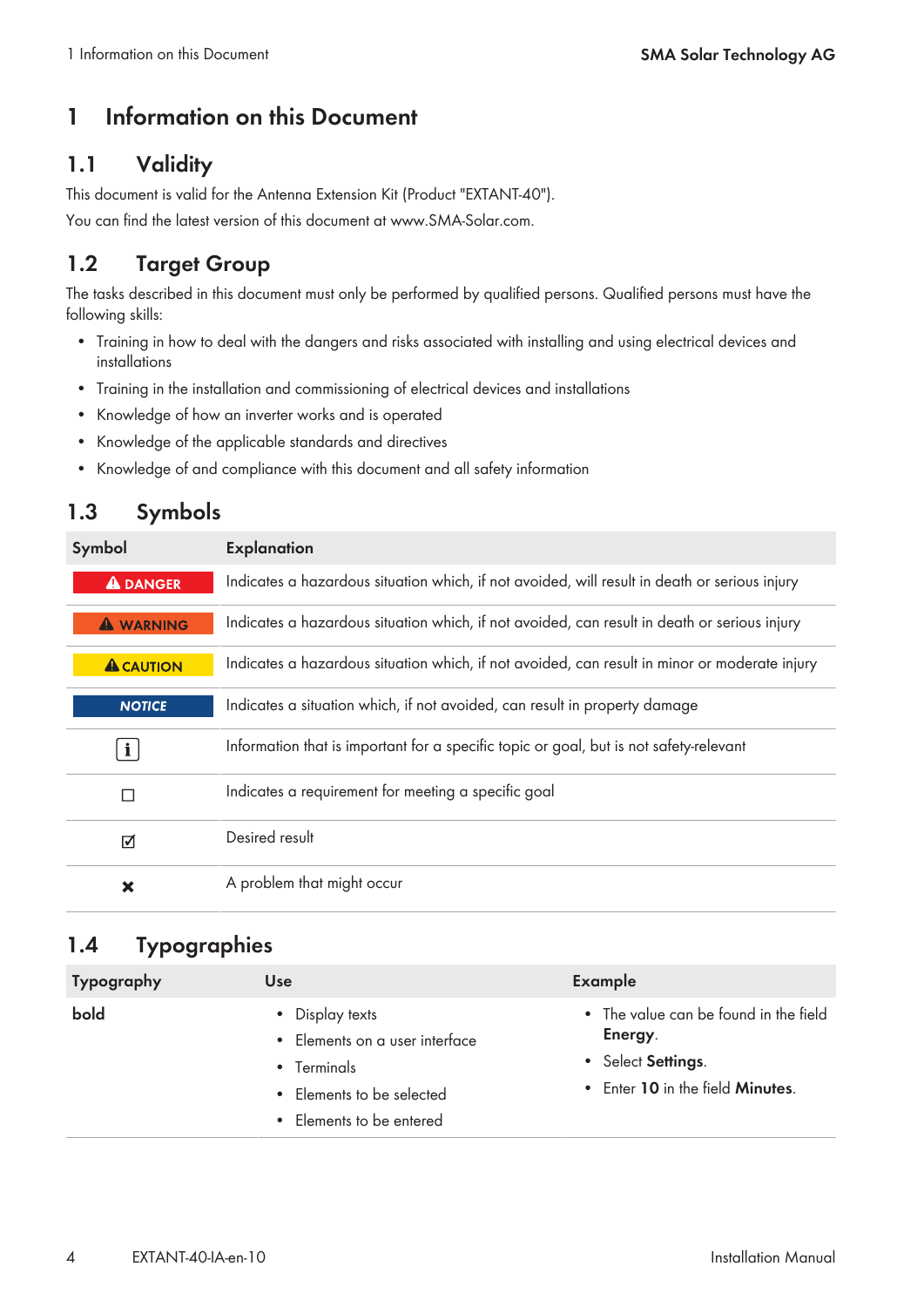| <b>Typography</b> | Use                                           | Example                   |
|-------------------|-----------------------------------------------|---------------------------|
|                   | • Connects several elements to be<br>selected | • Select Settings > Date. |
| [Button]<br>[Key] | • Button or key to be selected or pressed     | Select [Next].            |

# **1.5 Nomenclature**

| <b>Complete designation</b> | Designation in this document |  |  |
|-----------------------------|------------------------------|--|--|
| Antenna Extension Kit       | Antenna, product             |  |  |
| PV system                   | PV system                    |  |  |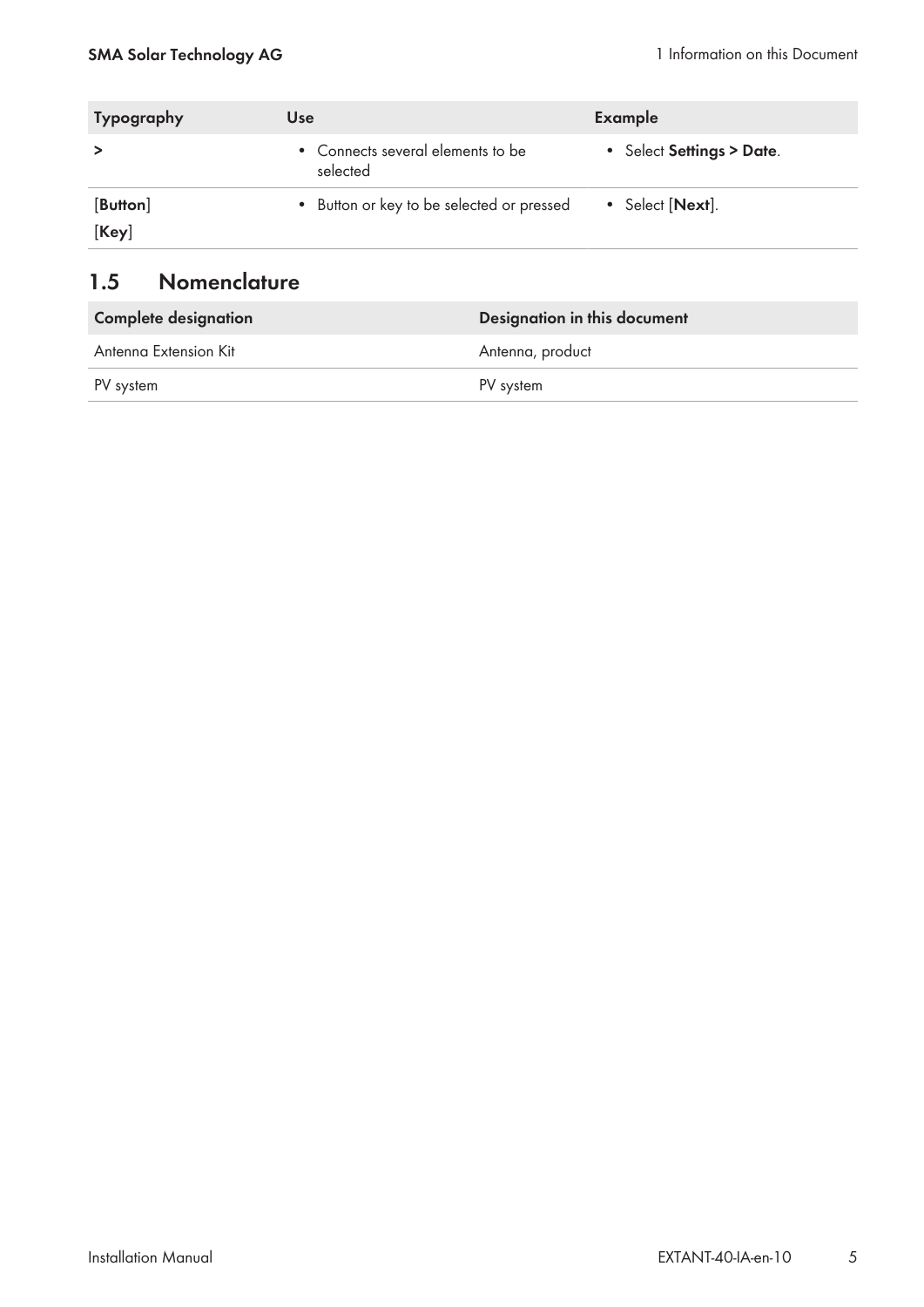# **2 Safety**

## **2.1 Intended Use**

The Antenna Extension Kit is an accessory set for SMA inverters: By installing the Antenna Extension Kit in an SMA inverter with WLAN interface, the inverter's radio range can be optimized within the WLAN network.

The Antenna Extension Kit must only be installed in the following SMA inverters:

• STP 50-40 (Sunny Tripower CORE1)

The inverter still complies with the standard after the product has been installed.

The product must only be used in countries for which it is approved or released by SMA Solar Technology AG and the grid operator.

The product is suitable for indoor and outdoor use.

Use this product only in accordance with the information provided in the enclosed documentation and with the locally applicable standards and directives. Any other application may cause personal injury or property damage.

Alterations to the product, e.g. changes or modifications, are only permitted with the express written permission of SMA Solar Technology AG. Unauthorized alterations will void guarantee and warranty claims and in most cases terminate the operating license. SMA Solar Technology AG shall not be held liable for any damage caused by such changes.

Any use of the product other than that described in the Intended Use section does not qualify as the intended use.

The enclosed documentation is an integral part of this product. Keep the documentation in a convenient place for future reference and observe all instructions contained therein.

## **2.2 Safety Information**

This section contains safety information that must be observed at all times when working on or with the product.

To prevent personal injury and property damage and to ensure long-term operation of the product, read this section carefully and observe all safety information at all times.

## **A DANGER**

## **Danger to life due to high voltages of the PV array**

When exposed to sunlight, the PV array generates dangerous DC voltage, which is present in the DC conductors and the live components of the inverter. Touching the DC conductors or the live components can lead to lethal electric shocks.

• Prior to performing any work on the inverter, always disconnect the inverter from voltage sources on the AC and DC sides as described in the inverter manual. When doing so, note that even if the DC load-break is switched off, there will be dangerous direct voltage present in the DC conductors of the inverter.

## **A DANGER**

## **Danger to life due to electric shock from touching an ungrounded product**

Touching an ungrounded product can cause a lethal electric shock.

• Ensure that the product is integrated in the existing overvoltage protection.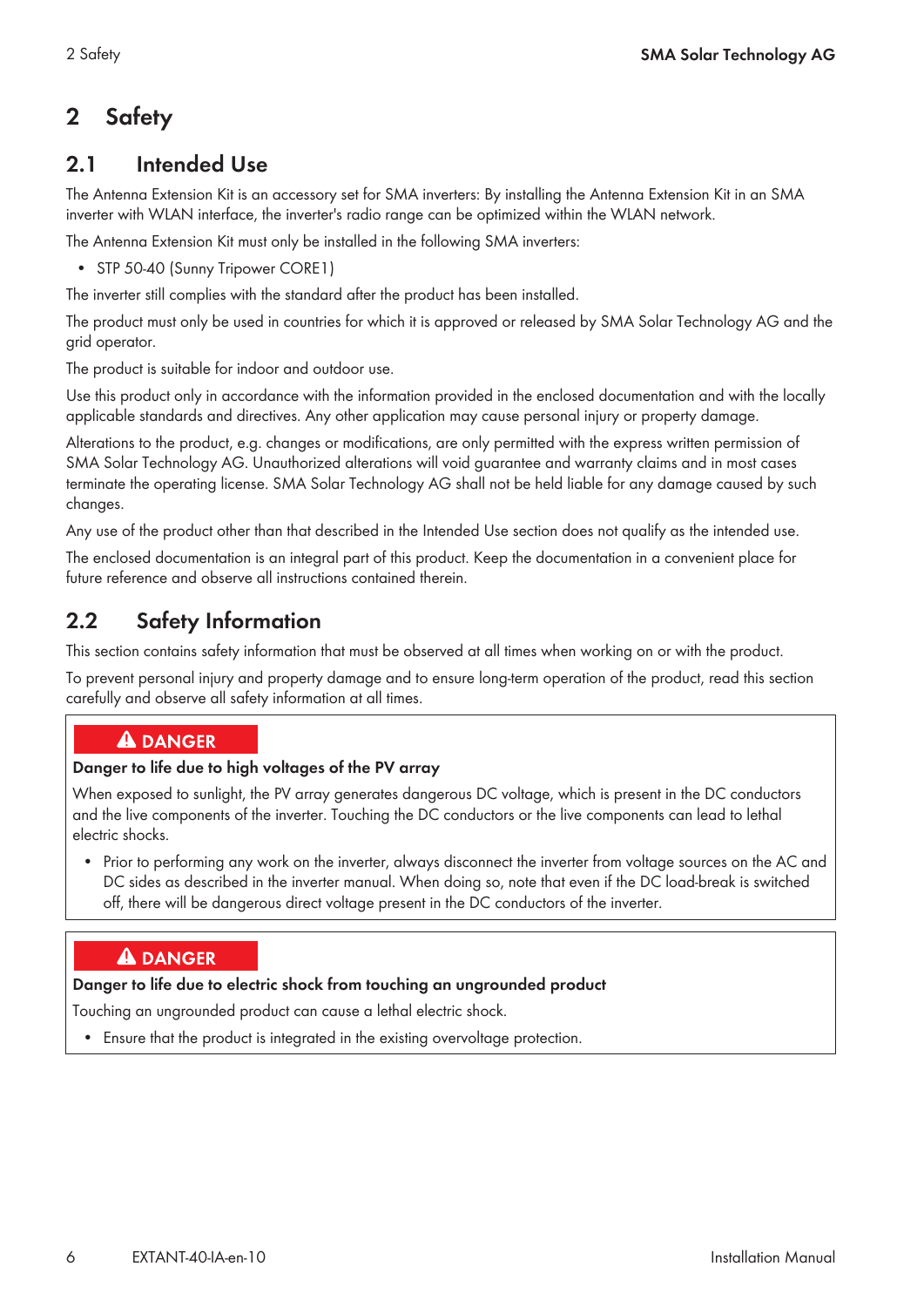## **A** CAUTION

#### **Increased electromagnetic radiation through the antenna**

During operation, the antenna produces an electromagnetic field and can interfere with other devices (e.g., pacemakers) due to electromagnetic interference.

• Persons must not remain closer than 20 cm to the antenna for long periods of time.

## **NOTICE**

#### **Damage to the inverter or product due to electrostatic discharge**

Touching electronic components can cause damage to or destroy the inverter or the product through electrostatic discharge.

• Ground yourself before touching any component.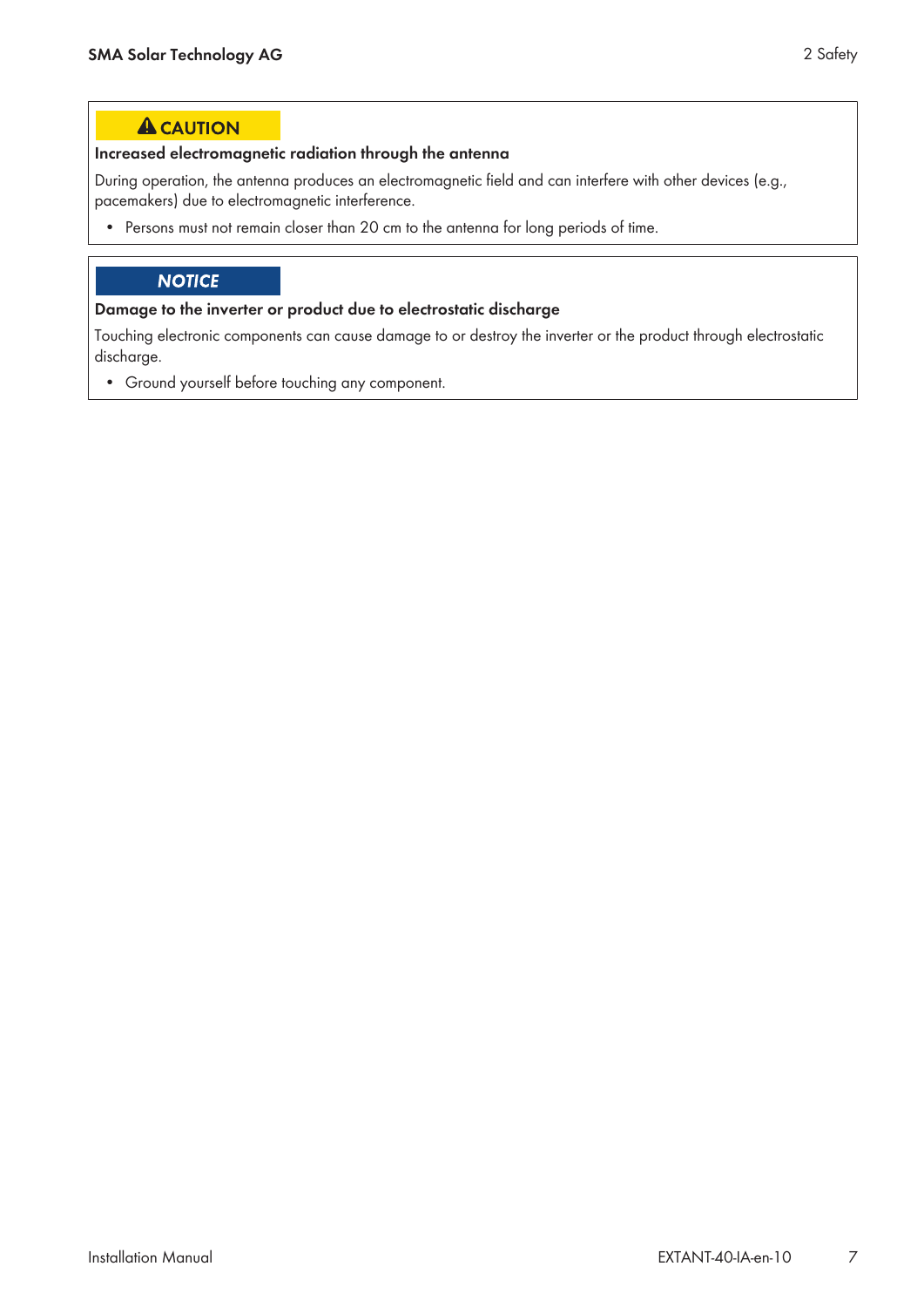# **3 Scope of Delivery**

Check the scope of delivery for completeness and any externally visible damage. Contact your distributor if the scope of delivery is incomplete or damaged.



Figure 1: Components included in the scope of delivery

| <b>Position</b> | Quantity | <b>Designation</b>                      |
|-----------------|----------|-----------------------------------------|
| A               |          | Antenna                                 |
| B               |          | Antenna bracket                         |
|                 |          | Antenna cable (3 m (9.8 ft))            |
| D               |          | Cable gland with multi-hole seal        |
| F               | 2        | Bolt                                    |
|                 | ≘        | Screw anchors                           |
| G               |          | Quick reference guide for commissioning |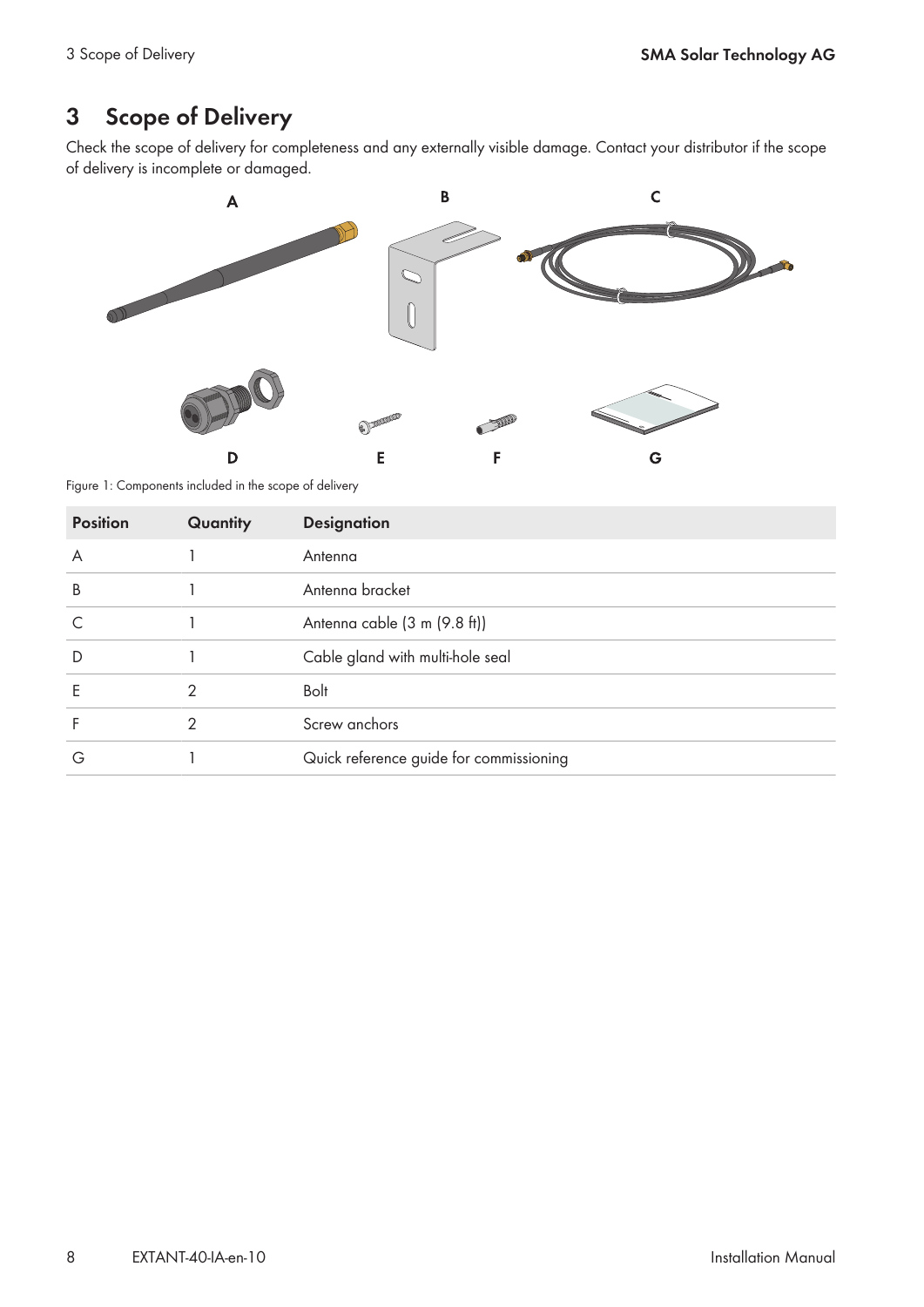# **4 Mounting**

## **4.1 Mounting position**



Figure 2: Communication assembly in the inverter with mounting position for the antenna

| <b>Position</b> | <b>Designation</b>                                        |
|-----------------|-----------------------------------------------------------|
|                 | Communication assembly                                    |
|                 | Pin connector $ANT.$ $Y$ for connecting the antenna cable |

### **Mounting location**

#### **A**CAUTION

**Increased electromagnetic radiation through the antenna**

During operation, the antenna produces an electromagnetic field and can interfere with other devices (e.g., pacemakers) due to electromagnetic interference.

• Persons must not remain closer than 20 cm to the antenna for long periods of time.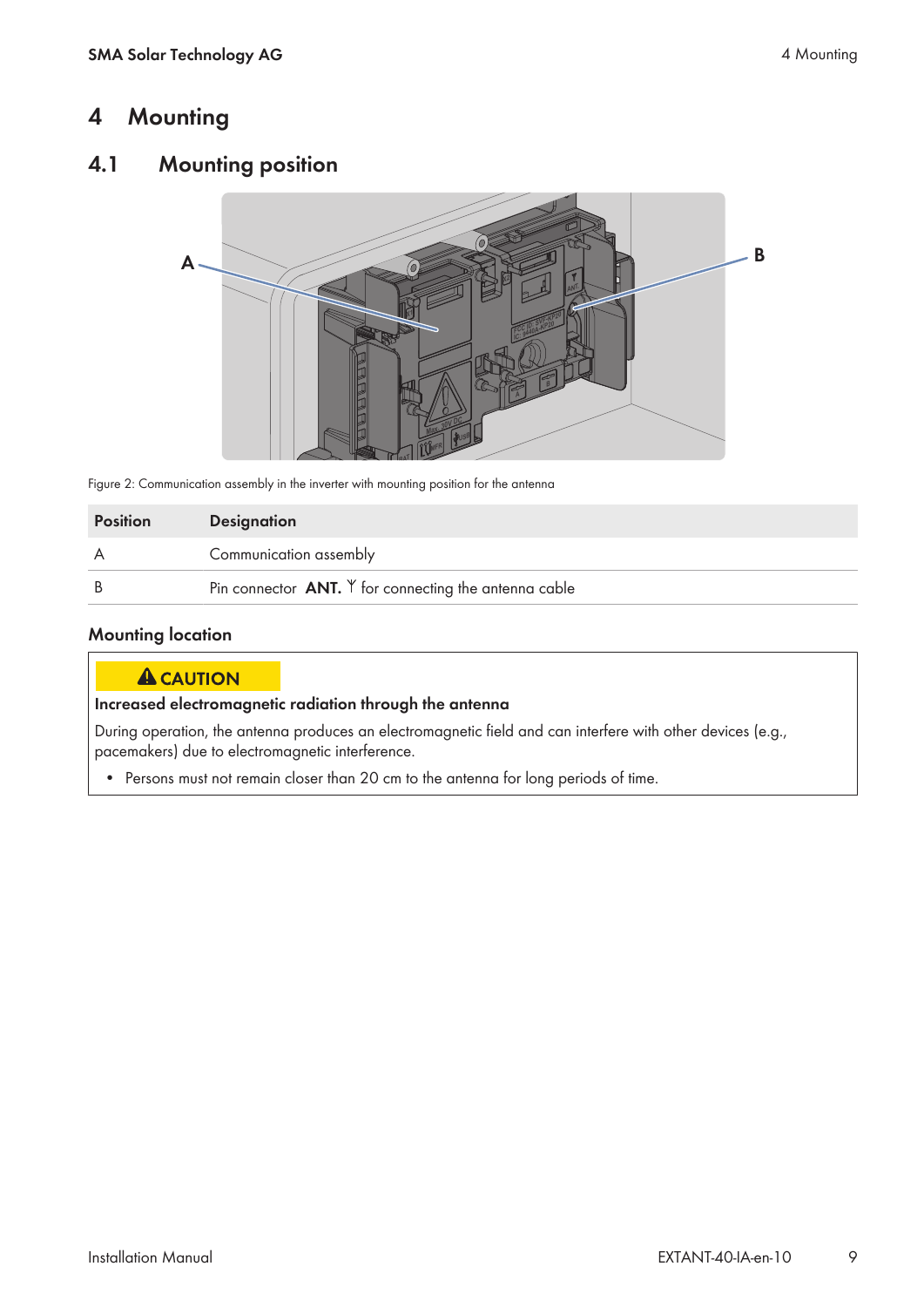The mounting location of the antenna is crucial for the quality of the wireless connection. Radio waves are emitted in circles from the longitudinal side of the antenna. A circular dead spot begins at the tip of the antenna. If you place the receiver in this dead spot, the receiver cannot receive any radio waves from the antenna.



Figure 3: Radio waves emitting from the antenna

| Position | Explanation |
|----------|-------------|
| A        | Dead spot   |

#### **Requirements for the mounting location:**

- $\Box$  An antenna cable length of 3 m (9.8 ft) must be observed. The antenna cable must not be extended.
- $\Box$  The antenna cable must be placed in such a way that the minimum bending radius of 35 mm (1.38 in) is maintained.
- $\Box$  The receiver must not be in the dead spot of the antenna.

## **4.2 Mounting the Antenna**

#### **Procedure:**

#### 1. **A DANGER**

#### **Danger to life due to high voltages of the PV array**

When exposed to sunlight, the PV array generates dangerous DC voltage, which is present in the DC conductors and the live components of the inverter. Touching the DC conductors or the live components can lead to lethal electric shocks.

• Prior to performing any work on the inverter, always disconnect the inverter from voltage sources on the AC and DC sides as described in the inverter manual. When doing so, note that even if the DC load-break is switched off, there will be dangerous direct voltage present in the DC conductors of the inverter.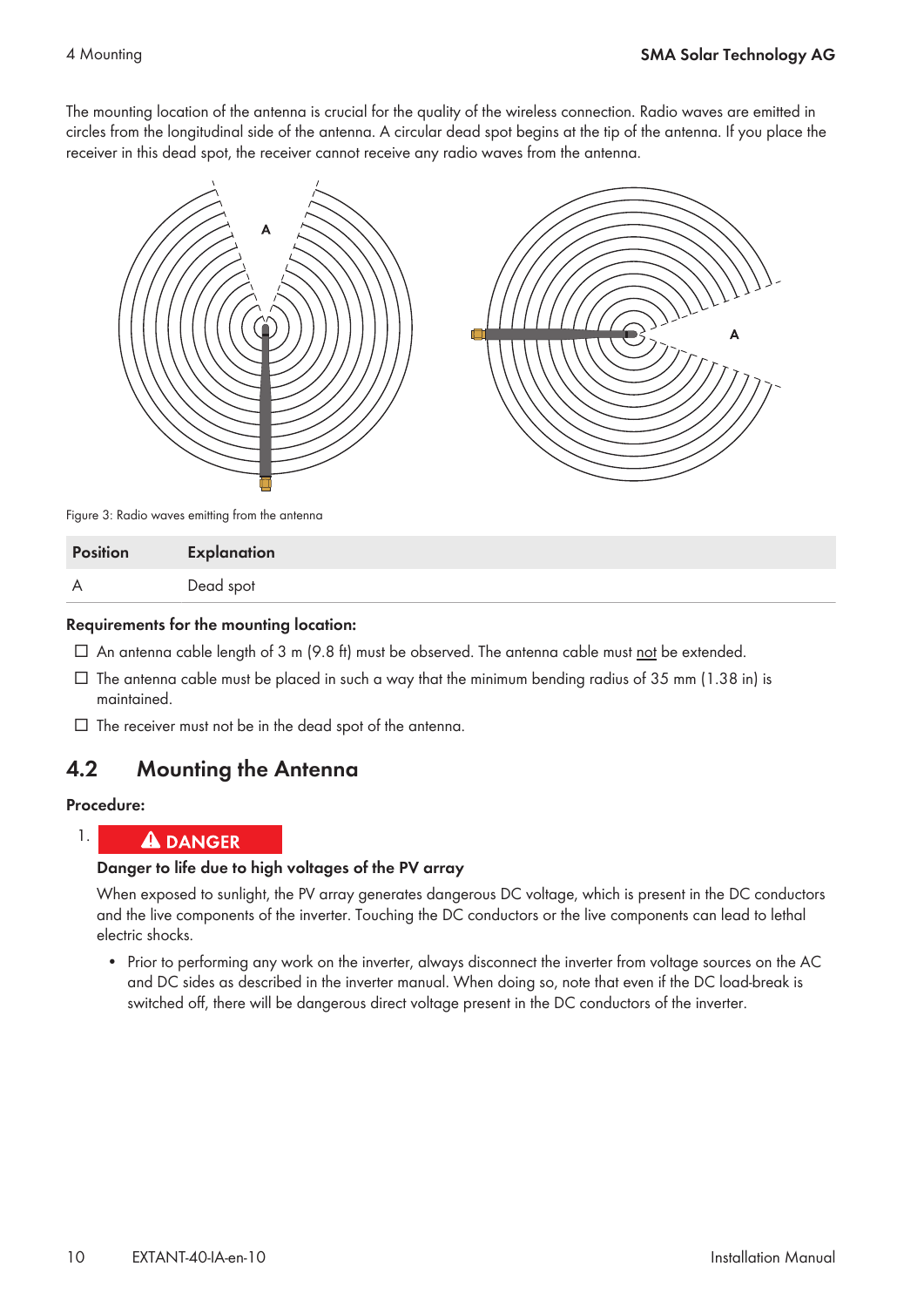#### **SMA Solar Technology AG** 4 Mounting

- 2. If necessary, attach the cable gland to the inverter:
	- Push the sealing plug from the inside out of the enclosure opening and retain it for later decommissioning.

• Unscrew the counter nut from the supplied cable gland.

• Tighten the cable gland with the counter nut on the



- **1 2 1**
- 3. Connecting the antenna cable plug: • Unscrew the swivel nut from the cable gland.

inverter enclosure opening.

• Remove the two-hole cable support sleeve from the cable gland.



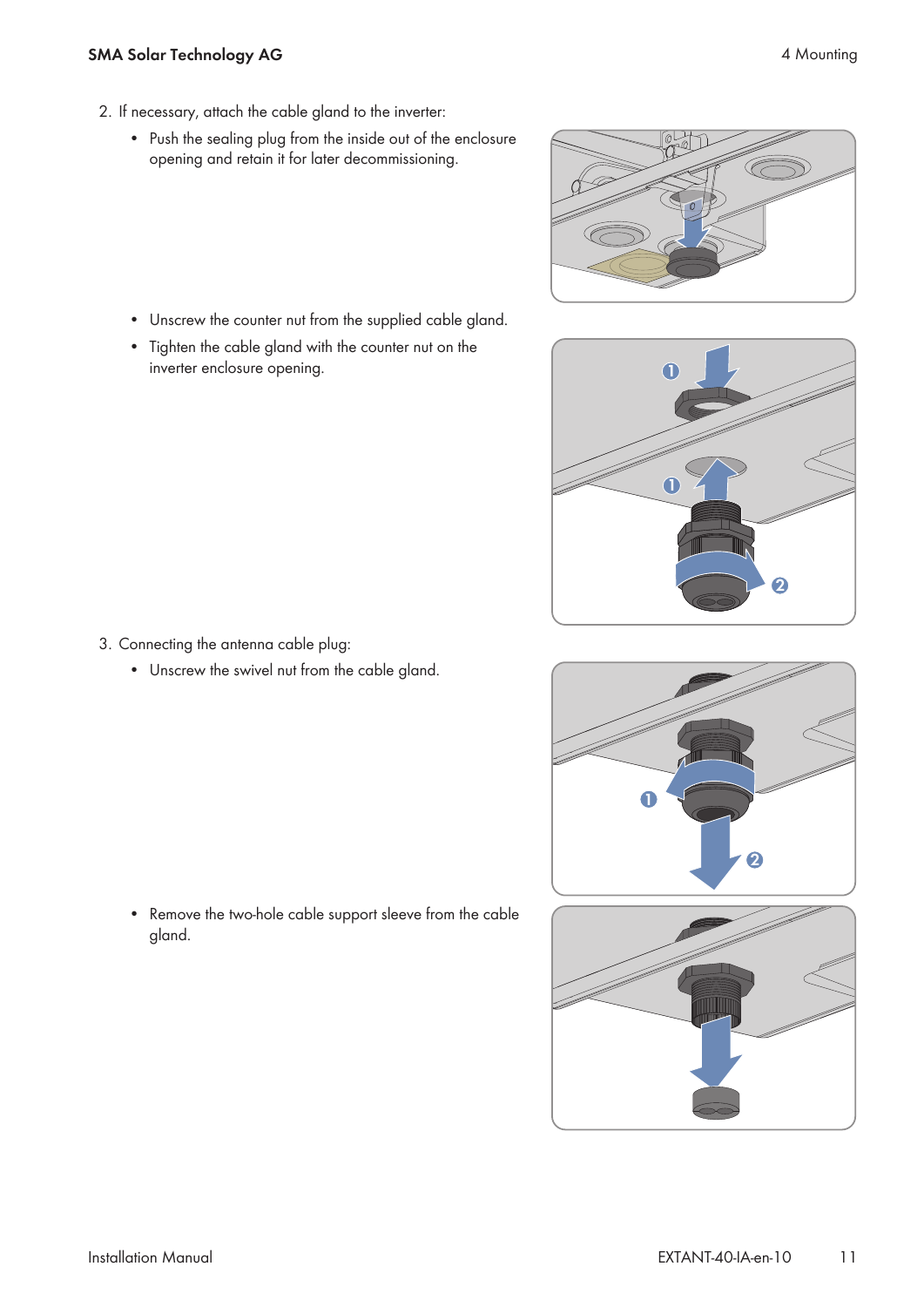• Route the antenna cable with the cable end with the plug through the swivel nut and the desired hole of the twohole cable support sleeve.



- Push the two-cable support sleeve along with the antenna cable back into the cable gland. Ensure that any unused openings of the two-hole cable support sleeve are sealed with sealing plugs.
- Screw the swivel nut of the cable gland on loosely.
- Remove the protective cover of pin connector **ANT.** Y on the communication assembly (if present).
- Insert the plug of the antenna cable into the pin connector **ANT.**  $Y$  on the communication assembly until it snaps into place. Observe the prescribed cable route (see Section 4.1, page 9).



- Fasten the swivel nut on the cable gland hand-tight. This will secure the antenna cable.
- 4. Installing the antenna bracket:
	- Considering the dead spot of the antenna, move the antenna bracket to the desired position on the wall and hold it firmly.
	- Mark positions of drill holes if necessary and drill two holes with 6 mm (0.24 in) diameter each at the marked points and insert screw anchors.
	- Attach the antenna bracket to the wall with the screws.
- 5. Attaching the antenna cable and the antenna to the antenna bracket:
	- On the antenna cable, unscrew the counter nut approx. 5 mm (0.2 in) from the plug.

• Lead the antenna cable plug from the antenna bracket's slot. In doing so, make sure that the washer and the counter nut are on the outside of the antenna bracket and that the antenna cable is not kinked or twisted.



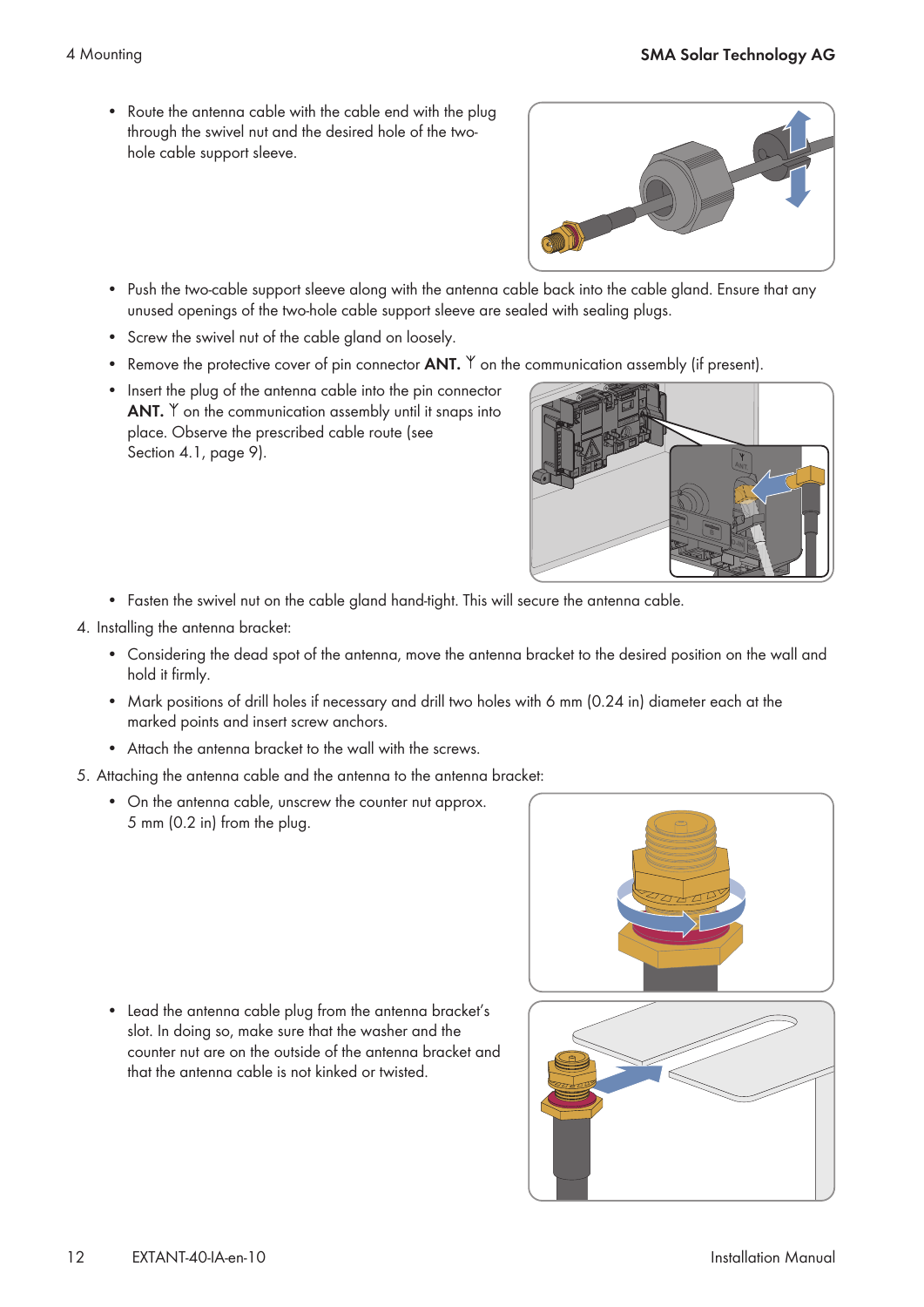• Hand-tighten the antenna on the antenna extension cable plug.



#### 6. **A DANGER**

## **Danger to life due to electric shock from touching an ungrounded product**

Touching an ungrounded product can cause a lethal electric shock.

- Ensure that the product is integrated in the existing overvoltage protection.
- 7. Close the inverter and recommission it (see inverter manual).
- ☑ The antenna is automatically recognized and activated by the inverter.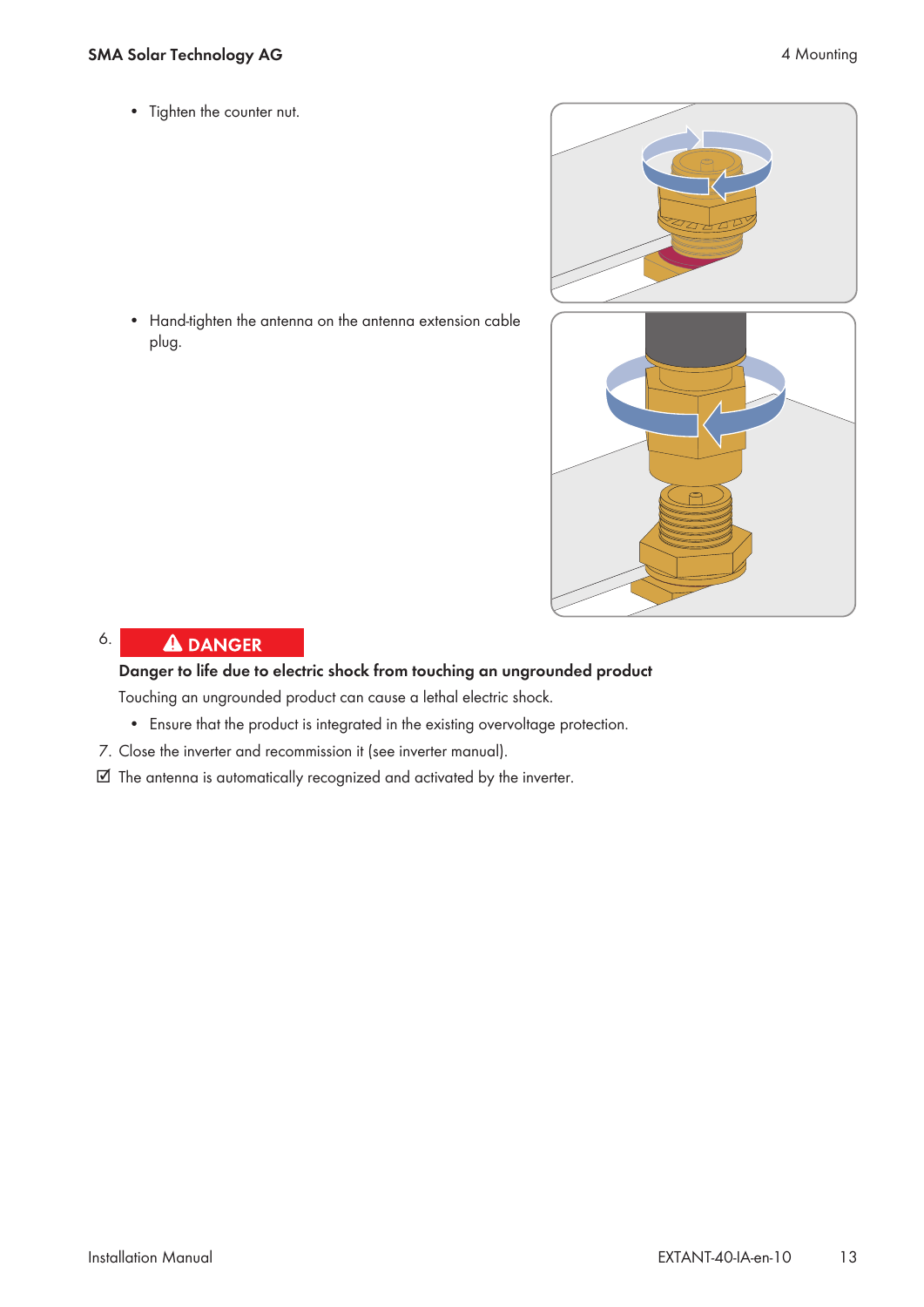# **5 Troubleshooting**

| Problem                                                    | <b>Cause and corrective measures</b>                                                                                                                                                                                 |  |  |
|------------------------------------------------------------|----------------------------------------------------------------------------------------------------------------------------------------------------------------------------------------------------------------------|--|--|
| The radio range has not im-<br>proved despite the antenna. | The problem can be caused by one of the following:<br>• The inverter has not recognized the antenna automatically.<br>The antenna is not installed correctly or an unapproved antenna has been<br>$\bullet$<br>used. |  |  |
|                                                            | • The receiver is placed in the dead spot.                                                                                                                                                                           |  |  |
|                                                            | <b>Corrective measures:</b>                                                                                                                                                                                          |  |  |
|                                                            | Ensure that the antenna has been recognized by the inverter:<br>$\bullet$                                                                                                                                            |  |  |
|                                                            | - Log in to the user interface of the inverter as <b>Installer</b> (see the inverter<br>manual).                                                                                                                     |  |  |
|                                                            | - Instantaneous values > Plant communication > WLAN.                                                                                                                                                                 |  |  |
|                                                            | - Check whether the parameter <b>Antenna Type</b> is set on <b>External</b><br>Antenna.                                                                                                                              |  |  |
|                                                            | If the value <b>External Antenna</b> is not set, set the antenna type (see<br>inverter manual).                                                                                                                      |  |  |
|                                                            | • Ensure that the antenna of type "EXTANT-40" is installed correctly and that<br>only the supplied antenna cable was used.                                                                                           |  |  |
|                                                            | • Ensure that the receiver is not placed in the dead spot.                                                                                                                                                           |  |  |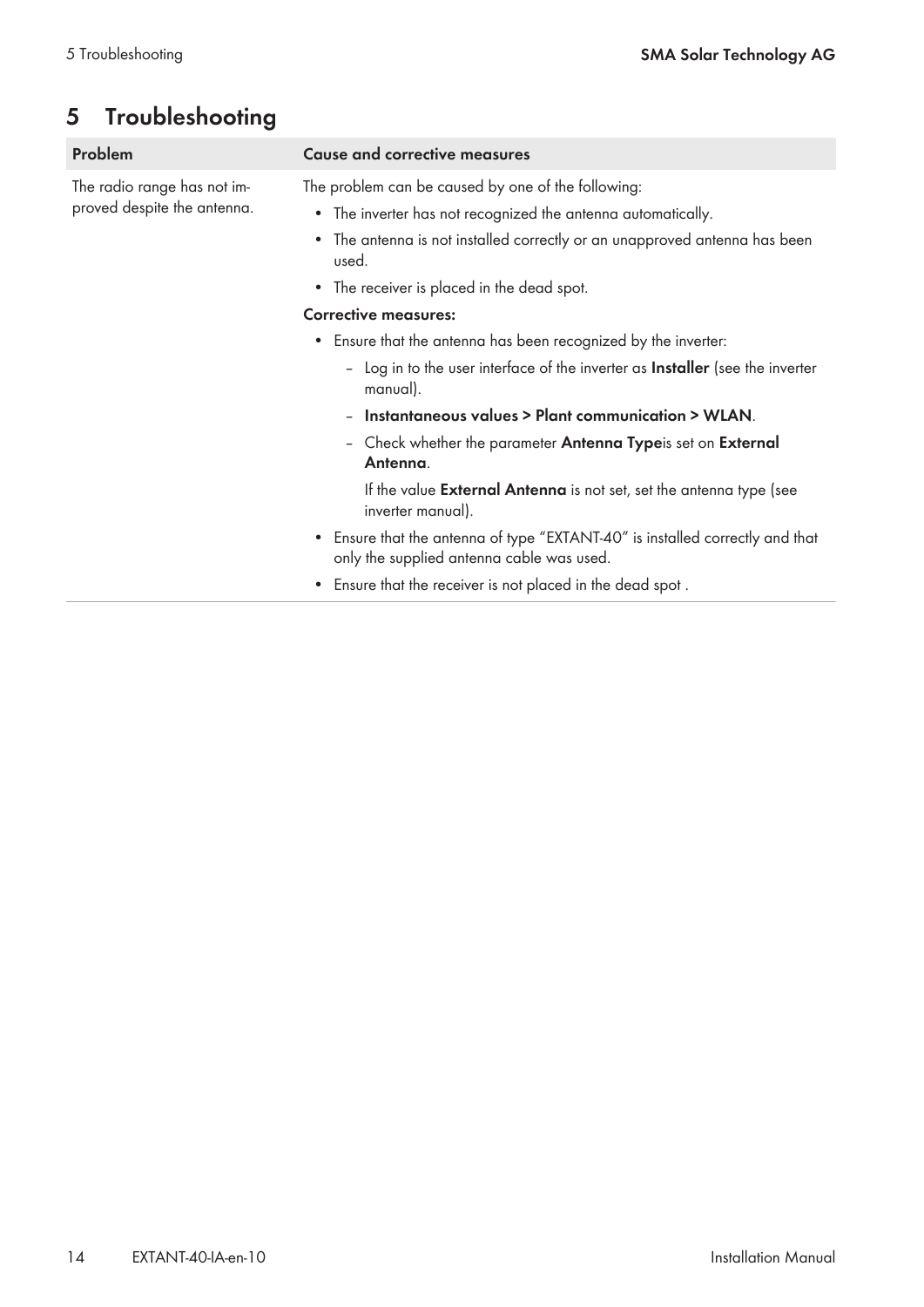# **6 Decommissioning**

## **6.1 Removing the Antenna**

#### **Required tools:**

□ Long-nosed pliers

#### **Procedure:**

1.



## **Danger to life due to high voltages of the PV array**

When exposed to sunlight, the PV array generates dangerous DC voltage, which is present in the DC conductors and the live components of the inverter. Touching the DC conductors or the live components can lead to lethal electric shocks.

- Prior to performing any work on the inverter, always disconnect the inverter from voltage sources on the AC and DC sides as described in the inverter manual. When doing so, note that even if the DC load-break is switched off, there will be dangerous direct voltage present in the DC conductors of the inverter.
- 2. Pull the antenna cable plug out of pin connector **ANT.** If of the communication assembly using long-nosed pliers. Ensure that the antenna cable is pulled out at 90° to the communication assembly so that the plug does not get caught.



- 3. Unscrew the swivel nut from the cable gland.
- 4. Unscrew and remove the counter nut of the cable gland.
- 5. If necessary, remove the cable gland and antenna cable from the inverter.
- 6. If necessary, seal the enclosure opening of the inverter with the corresponding sealing plug.
- 7. Close the inverter and recommission it (see inverter manual).
- 8. At the antenna bracket, unscrew the antenna from the antenna cable plug.
- 9. Unscrew the counter nut from the plug of the antenna cable.
- 10. Remove the antenna cable from the antenna bracket.
- 11. Remove the screws of the antenna bracket.
- 12. Unscrew and remove the antenna bracket.

## **6.2 Disposing of the Product**

• Dispose of the product in accordance with the locally applicable disposal regulations for electronic waste.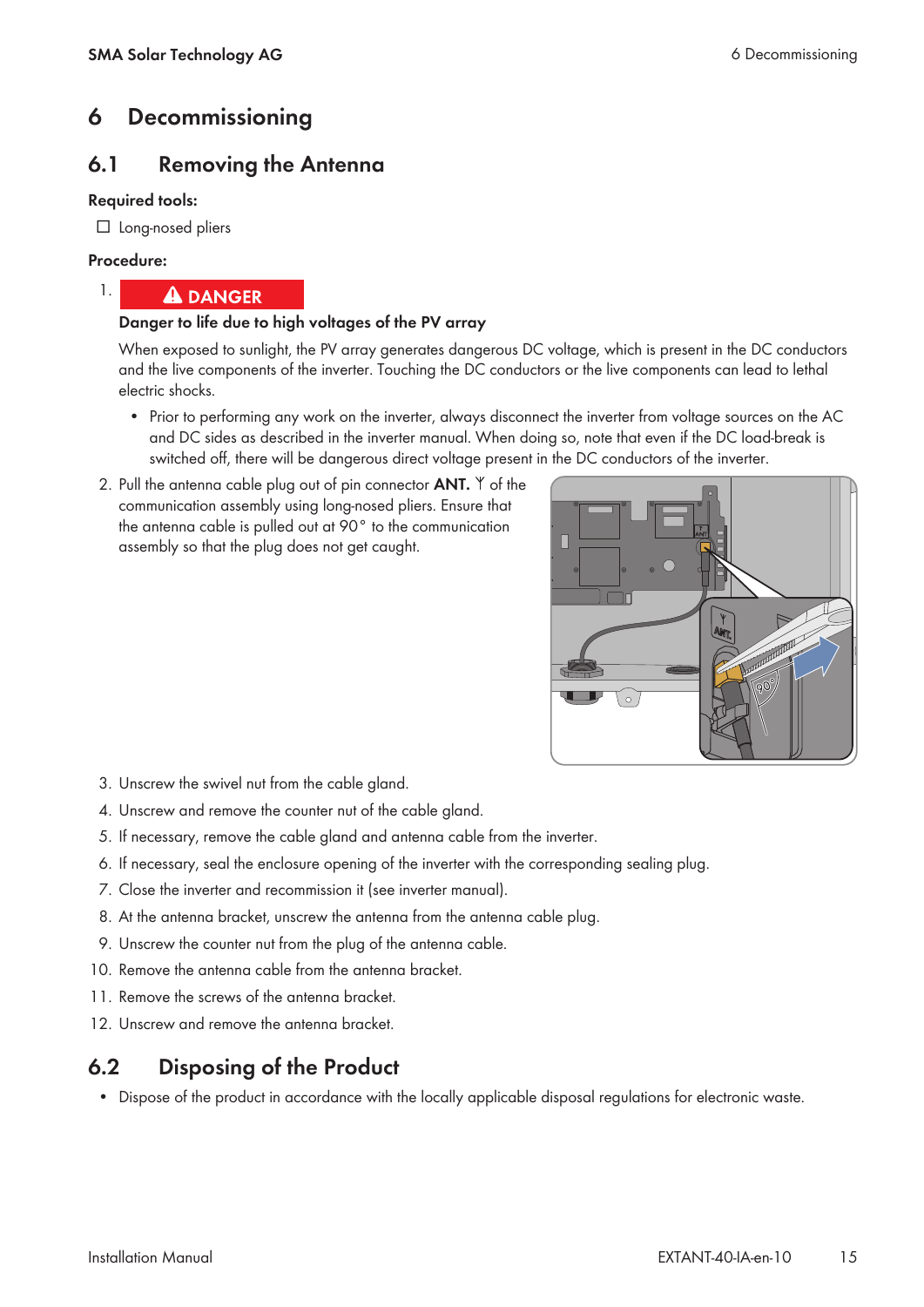# **7 Contact**

If you have technical problems with our products, please contact the SMA Service Line. We require the following information in order to provide you with the necessary assistance:

- Inverters:
	- Serial number
	- Firmware version
	- Special country-specific settings (if applicable)
- Detailed description of the problem

| Danmark     | SMA Solar Technology AG                                                          | Belgien               | SMA Benelux BVBA/SPRL                                    |
|-------------|----------------------------------------------------------------------------------|-----------------------|----------------------------------------------------------|
| Deutschland | Niestetal                                                                        | Belgique              | Mechelen                                                 |
| Österreich  | Sunny Boy, Sunny Mini Central,<br>Sunny Tripower: +49 561 9522-1499              | België<br>Luxemburg   | +32 15 286 730                                           |
| Schweiz     |                                                                                  |                       | <b>SMA Online Service Center:</b><br>www.SMA-Service.com |
|             | <b>Monitoring Systems</b><br>(Kommunikationsprodukte):<br>+49 561 9522-2499      | Luxembourg            |                                                          |
|             |                                                                                  | Nederland             |                                                          |
|             | <b>Fuel Save Controller</b><br>(PV-Diesel-Hybridsysteme):                        | Česko<br>Magyarország | <b>SMA Service Partner</b>                               |
|             |                                                                                  |                       | TERMS a.s.                                               |
|             | +49 561 9522-3199                                                                | Slovensko             | +420 387 6 85 111                                        |
|             | Sunny Island, Sunny Boy Storage,<br>Sunny Backup, Hydro Boy:<br>+49 561 9522-399 |                       | <b>SMA Online Service Center:</b><br>www.SMA-Service.com |
|             | Sunny Central,                                                                   | Türkiye               | <b>SMA Service Partner</b>                               |
|             | Sunny Central Storage:                                                           |                       | DEKOM Ltd. Ști.                                          |
|             | +49 561 9522-299                                                                 |                       | +90 24 22430605                                          |
|             | <b>SMA Online Service Center:</b><br>www.SMA-Service.com                         |                       | <b>SMA Online Service Center:</b><br>www.SMA-Service.com |
|             |                                                                                  |                       |                                                          |
| France      | SMA France S.A.S.                                                                | Ελλάδα                | <b>SMA Service Partner</b>                               |
|             | Lyon                                                                             | Κύπρος                | <b>AKTOR FM.</b>                                         |
|             | +33 472 22 97 00                                                                 |                       | Αθήνα                                                    |
|             | SMA Online Service Center:                                                       |                       | +30 210 8184550                                          |
|             | www.SMA-Service.com                                                              |                       | <b>SMA Online Service Center:</b><br>www.SMA-Service.com |
| España      | SMA Ibérica Tecnología Solar, S.L.U.                                             | United                | SMA Solar UK Ltd.                                        |
| Portugal    | Barcelona                                                                        | Kingdom               | Milton Keynes                                            |
|             | +34 935 63 50 99                                                                 |                       | +44 1908 304899                                          |
|             | <b>SMA Online Service Center:</b><br>www.SMA-Service.com                         |                       | <b>SMA Online Service Center:</b><br>www.SMA-Service.com |
| Italia      | SMA Italia S.r.l.                                                                | Bulgaria              | <b>SMA Service Partner</b>                               |
|             | Milano                                                                           | România               | Renovatio Solar                                          |
|             | +39 02 8934-7299                                                                 | Slovenija             | +40 372 756 599<br><b>SMA Online Service Center:</b>     |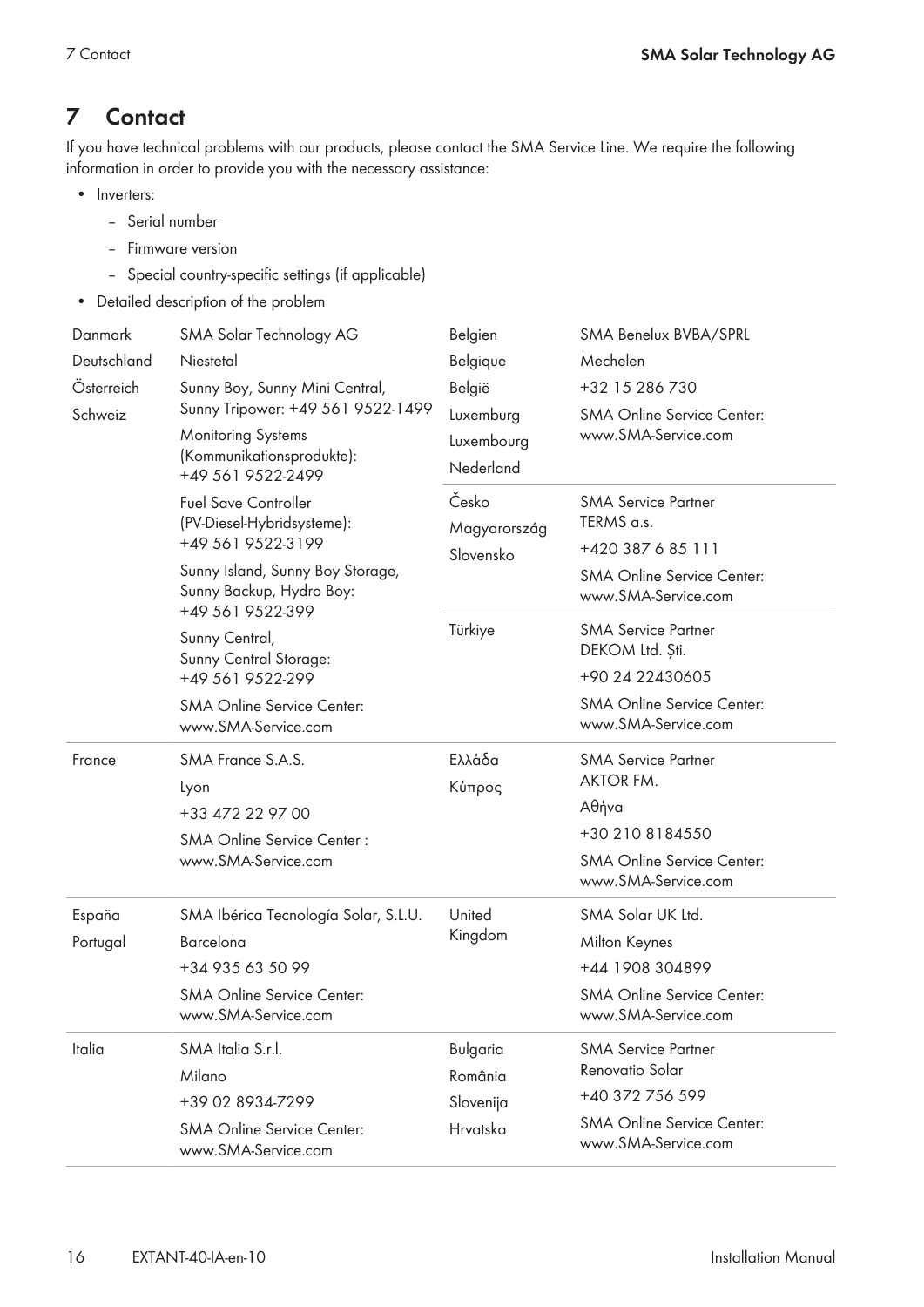## **SMA Solar Technology AG** 7 Contact

| United Arab<br>Emirates | <b>SMA Middle East LLC</b><br>Abu Dhabi<br>+971 2234 6177<br><b>SMA Online Service Center:</b><br>www.SMA-Service.com                                                                       | India                                       | SMA Solar India Pvt. Ltd.<br>Mumbai<br>+91 22 61713888                                 |
|-------------------------|---------------------------------------------------------------------------------------------------------------------------------------------------------------------------------------------|---------------------------------------------|----------------------------------------------------------------------------------------|
| ไทย                     | SMA Solar (Thailand) Co., Ltd.<br>กรุงเทพฯ<br>+66 2 670 6999                                                                                                                                | 대한민국                                        | SMA Technology Korea Co., Ltd.<br>서울<br>+82-2-520-2666                                 |
| South Africa            | SMA Solar Technology<br>South Africa Pty Ltd.<br>Cape Town<br>08600SUNNY (08600 78669)<br>International:<br>+27 (0) 21 826 0600<br><b>SMA Online Service Center:</b><br>www.SMA-Service.com | Argentina<br><b>Brasil</b><br>Chile<br>Perú | <b>SMA South America SPA</b><br>Santiago de Chile<br>+562 2820 2101                    |
| Australia               | SMA Australia Pty Ltd.<br>Sydney<br>Toll free for Australia: 1800 SMA AUS<br>(1800 762 287)<br>International: +61 2 9491 4200                                                               | Other countries                             | International SMA Service Line<br>Niestetal<br>00800 SMA SERVICE<br>(+800 762 7378423) |